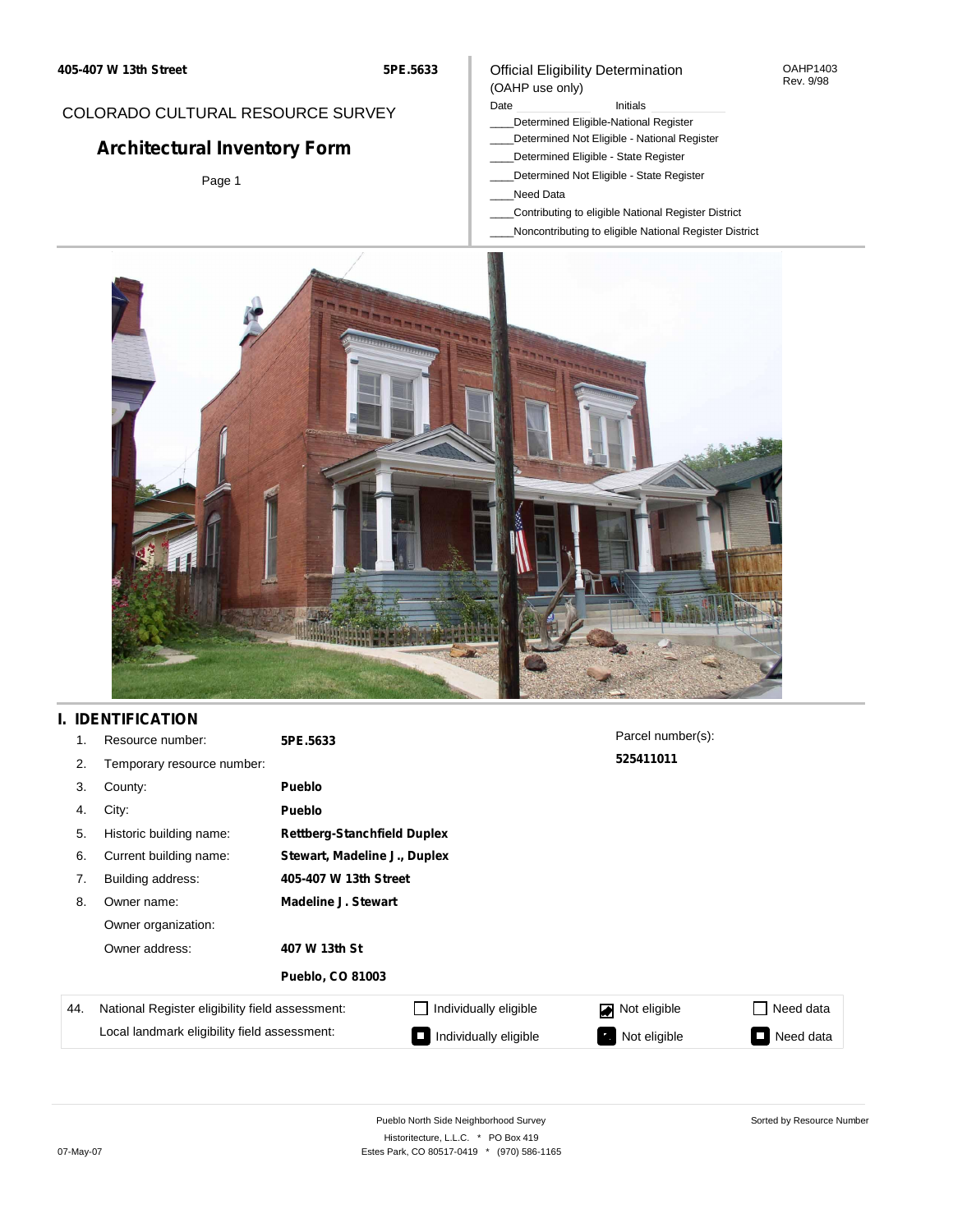Sorted by Resource Number

## **Architectural Inventory Form**

Page 2

#### **II. GEOGRAPHIC INFORMATION**

| 9.  | P.M.           |     | 6th                     |    |           | Township:               |                         | <b>20S</b>                  |    |           |           | Range:            | 65W |         |
|-----|----------------|-----|-------------------------|----|-----------|-------------------------|-------------------------|-----------------------------|----|-----------|-----------|-------------------|-----|---------|
|     |                | SE. | 1/4                     | of | <b>NE</b> | 1/4                     | of NW                   | 1/4                         | of | <b>SE</b> | 1/4       | of Section        |     | 25      |
|     |                |     | 10. UTM reference zone: |    | 13        |                         |                         |                             |    |           |           |                   |     |         |
|     | Easting:       |     |                         |    |           | 533948                  |                         |                             |    |           | Northing: |                   |     | 4236644 |
| 11. |                |     | USGS quad name:         |    |           |                         | <b>Northeast Pueblo</b> |                             |    |           | Scale:    |                   |     | 7.5     |
|     | Year:          |     |                         |    |           | 1974)                   |                         | 1961 (Photorevised 1970 and |    |           |           |                   |     |         |
|     | 12. $Lot(s)$ : |     |                         |    |           | <b>Lot 13: Block 25</b> |                         |                             |    |           |           |                   |     |         |
|     | Addition:      |     |                         |    |           | <b>County Addition</b>  |                         |                             |    |           |           | Year of addition: |     | 1869    |

13. Boundary description and justification:

The parcel, as described above, contains but does not exceed the land historically associated with this property.

Metes and bounds exist:

П

## **III. ARCHITECTURAL DESCRIPTION**

| 14. | Building plan (footprint, shape):    | <b>Rectangular Plan</b>                     |                       |
|-----|--------------------------------------|---------------------------------------------|-----------------------|
|     | Other building plan descriptions:    |                                             |                       |
| 15. | Dimensions in feet (length x width): | 2,160 square feet                           |                       |
| 16. | Number of stories:                   | 2                                           |                       |
| 17. | Primary external wall material(s):   | <b>Brick</b><br><b>Wood/Vertical Siding</b> | Other wall materials: |
| 18. | Roof configuration:                  | <b>Shed Roof</b>                            |                       |
|     | Other roof configurations:           |                                             |                       |
| 19. | Primary external roof material:      | <b>Synthetic Roof/Rubber Roof</b>           |                       |
|     | Other roof materials:                |                                             |                       |
| 20. | Special features:                    | <b>Ornamentation/Decorative Shingles</b>    |                       |
|     |                                      | Fence                                       |                       |
|     |                                      | Chimney                                     |                       |
|     |                                      | <b>Porch</b>                                |                       |
|     |                                      | Window/Segmental Arch                       |                       |

#### 21. General architectural description:

Oriented to the south, this duplex rests on a random-laid sandstone foundation. A red, pressed-brick veneer, with thin, pink mortar, clads the exterior walls. The brickwork features a projecting watertable with a rough-faced sandstone cap. A projecting belt course corresponds to the second-story windowsills. This belt course also has a sandstone cap. The corners of this cap have been carved into a floral pattern. The second story of the front (south) facade features elaborate corbelling, dividing the facade into 4, shallowly recessed bays. The façade also has an elaborately corbelled parapet with sandstone cap. Windows are **generally 1-over-1-light, double-hung sash, with white-painted wood frames, all opening above rough-faced sandstone sills.** The large windows opening in either side of the facade's first story have white-painted wood surrounds, with protruding cornices. Above these windows, in the second story, are paired window openings with unusually broad and elaborate surrounds. These surrounds feature heavy, dentiled cornices. Between these windows, in the center of the facade's second story, is a pair of windows with flat arches topped by sandstone, carved on the ends with the same floral pattern as the belt course. Single-story bays shallowly protrude north of center on both of the side elevations. These bays host paired windows beneath round arches. Between the upper sash and the bottom of the arch is a white, wood panel, carved with a floral pattern.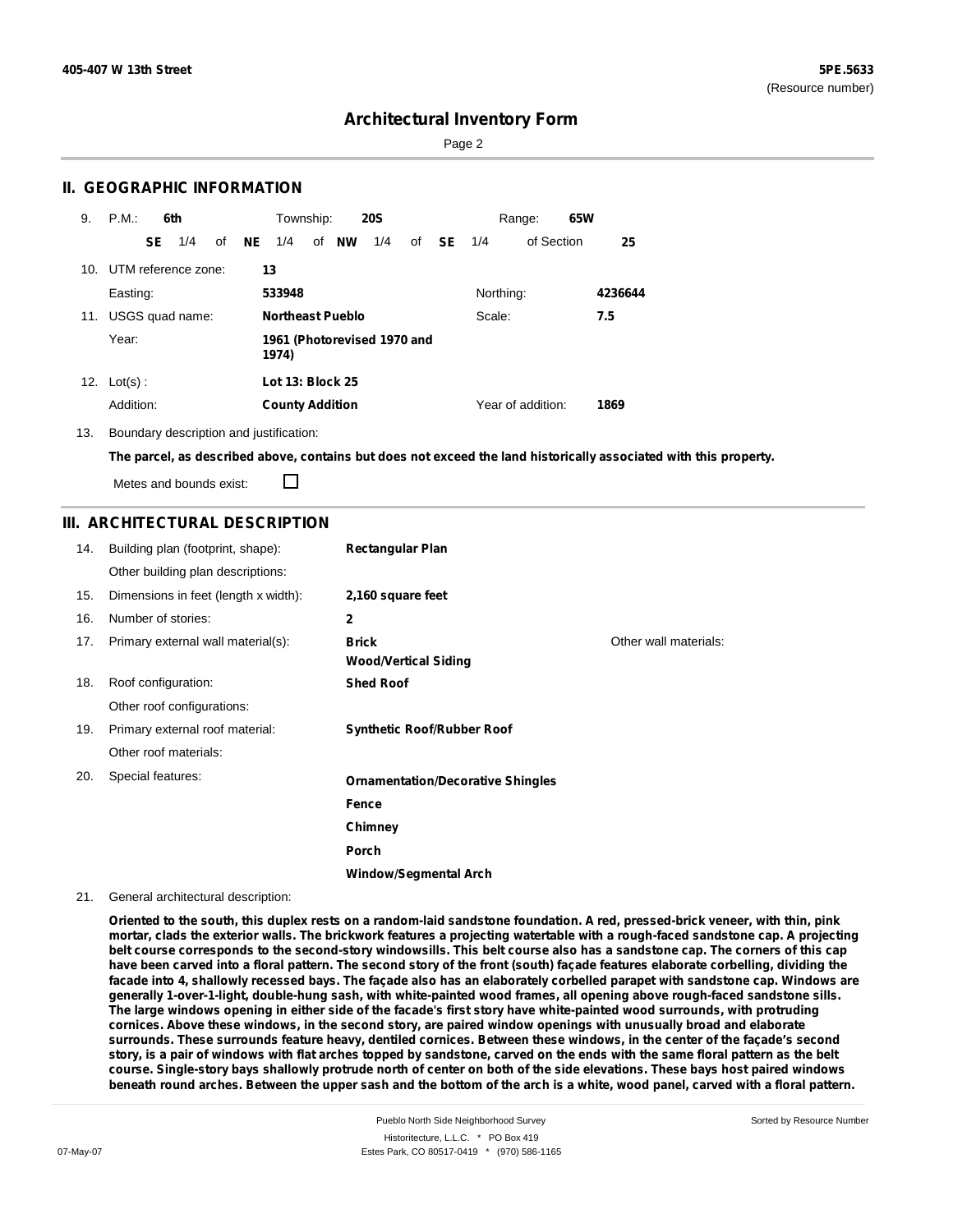Page 3

All other windows have sandstone lintels or open beneath segmental arches. Some window openings in the rear (north) elevation have been bricked shut. A porch spans the entire facade. It consists of pedimented sections at either end, with a shedroofed structure connecting them. Blue-painted, round, wood shingles cover the friezes of the pediments. The porch features a **kneewall covered in blue, wooden composition siding. Stout, white-painted, square, wood supports, with chamfered edges,** rest on the kneewall and support either corner of the pediments. In the center of the porch is a turned support. Approaching the porch at its center are 3 concrete steps. These provide access to a pair of doorways opening in the center of the facade. Both host multi-panel wood doors with a single, frosted light each. These are protected behind wood-frame screen doors. Above the doors are single-light transoms. The north ends of the east and west elevations host shed-roofed porches, which have been enclosed with white-painted, horizontal wood siding or beadboard. The narrow, north elevations of these porches each contain a doorway. A light-gray rubber roof covers the main shed roof, and gray, interlocking asphalt shingles cover the porch roofs. Red-brick chimneys emerge from near the center of the east and west elevations, and at the center of the rear elevation.

Architectural style: 22. **Late 19th And 20th Century Revivals**

Other architectural styles:

Building type:

**Terrace Type**

23. Landscape or special setting features:

This property is located on terrain sloping downward from north to south, with an elevation of around 4,700 feet above mean sea level. The neighborhood features modest, one- and two-story houses. Most of the houses here have an unusually shallow setback from West 13th Street, the busy, principal east-west thoroughfare through this area. This property is situated on the north side of West 13th Street, between 403 West 13th Street to the east and 409 West 13th Street to the west. Gravel covers the **sloping front yard. Encircling the back yard is a wood privacy fence.**

- 24. Associated buildings, features or objects:
	- 1 : Type: **Garage**

Describe: A 3-car garage is located behind (directly north of) the duplex. Oriented to the north, on an east**west oriented alley, this building rests on a concrete slab. Tan stucco clads the exterior walls. The front (north) façade hosts 2 garage-door openings. The eastern opening is a for a single automobile but is unusually tall; the western opening is not as tall but is wide enough for 2 vehicles. The doorways host white-painted, steel, overhead-retractable garage doors. Another doorway opens in the west end of the rear (south) elevation. Gray asphalt shingles cover the front-gabled roof. Boxing the eaves are white painted wood fascia and soffit.**

### **IV. ARCHITECTURAL HISTORY**

| 25. | Date of Construction:  | Estimate: | 1890 | Actual:                                                                                                                                                 |  |
|-----|------------------------|-----------|------|---------------------------------------------------------------------------------------------------------------------------------------------------------|--|
|     | Source of Information: |           |      | Sanborn Fire Insurance Maps (for Pueblo, Colorado). New York: Sanborn Map and<br>Publishing Co., 1883, 1886, 1889, 1893, 1904-05, 1904-51, and 1904-52. |  |
| 26. | Architect:             | unknown   |      |                                                                                                                                                         |  |
|     | Source of information: |           |      |                                                                                                                                                         |  |
| 27. | Builder:               | unknown   |      |                                                                                                                                                         |  |
|     | Source of information: |           |      |                                                                                                                                                         |  |
| 28. | Original Owner:        | unknown   |      |                                                                                                                                                         |  |
|     | Source of information: |           |      |                                                                                                                                                         |  |
| 29. | Construction history:  |           |      |                                                                                                                                                         |  |

According to Pueblo County Tax Assessor records, this building was constructed in 1900. However, it appears in nearly its current form on an 1893 Sanborn map. Modifications since that time have been extremely minimal, isolated to the removal or replacement of a few windows and newer cladding on some of the porches. The garage was recently constructed, probably not **before 1995.**

- 30. Location: **original** Date of move(s):
	-

#### **V. HISTORICAL ASSOCIATIONS**

31. Original use(s): **Multiple Dwelling**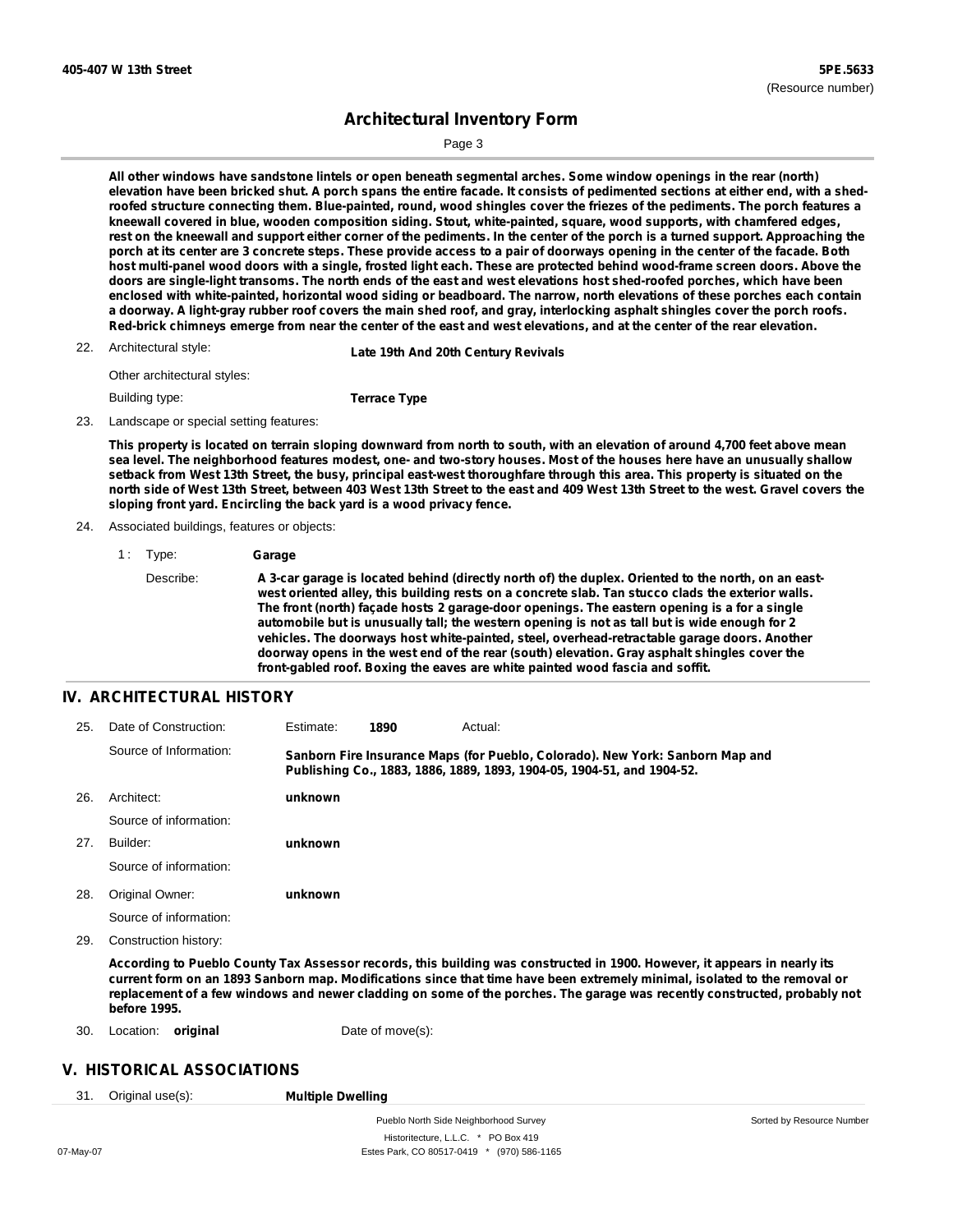| ane |  |  |
|-----|--|--|
|     |  |  |

|     | 31. Original use(s): | <b>Multiple Dwelling</b> |
|-----|----------------------|--------------------------|
| 32. | Intermediate use(s): | <b>Multiple Dwelling</b> |
| 33. | Current use(s):      | <b>Multiple Dwelling</b> |
| 34. | Site type(s):        | duplex                   |

35. Historical background:

The original owner of this duplex, constructed around 1890, is unclear. However, in 1900, the residents in the eastern half (405 West 13th Street) were Eugene Biddison and Otto T. Rettberg, a clerk at the post office. Boarding with them were John W. Beal, Harry Biddison, and Jeannie Rettberg, who gave music lessons at this address. Living in the western half (407 West 13th Street) was Orville O. Stanchfield. Boarding with him were Evelyn Griffin, a teacher at the nearby Centennial School, Albert H. Skankey, a window trimmer for Bergerman Brothers, and a domestic servant. Orville O. Stanchfield was born in December 1866 in Illinois and was chief clerk for the Denver & Rio Grande Railroad. He resided here with his wife, Lillian, and son, Orville J.

Prior to 1909, Frank F. and Luella Rantschler purchased this duplex. Frank resided in the western half (407) until his death more than 40 years later. He was born in Pueblo county to Mr. and Mrs. John Rantschler, pioneers in the Huerfano district. Frank spent many years in the ranching and cattle business with his father. He was later an employee of the Platt Rogers Construction Company, which built many of the homes in this neighborhood. Rantschler had a son, Frank S. Rantschler, and **three daughters, Mrs. W.V. Slack, Mrs. W.E. Roller, and May Gittings.**

Residing in the eastern half of the duplex was the elder Frank Rantschler sister, Luella S. Rantschler. She was a teacher in Pueblo schools from 1903 until her retirement in 1945. She died on June 2, 1950, and Frank died on October 22 of the same year.

Following the death of the Rantschlers, Benjamin H. Hake purchased the property and resided in the western half (407). He was born on April 9, 1887, at Harper, Kansas. He served in World War I and settled in Pueblo following his discharge. He worked for the United States Postal Service in Pueblo. He married Katherine Schreiber and had a son, Lawrence Hake. Benjamin remained here until his death on June 8, 1972. Madeline J. Stewart, the current owner, purchased the property in 1983. She resides in the **western unit (407).**

#### Sources of information: 36.

**Pueblo County Office of Tax Assessor. Property information card [internet].**

**Pueblo City Directory. Pueblo, Co.; Salt Lake City; Kansas City, Mo.; and others: R.L. Polk & Co, consulted 1886 through 2003.**

**Sanborn Fire Insurance Maps (for Pueblo, Colorado). New York: Sanborn Map and Publishing Co., 1883, 1886, 1889, 1893, 1904-05, 1904-51, and 1904-52.**

**"Rantschler (Luella S.)" [obituary]. Pueblo Chieftain, 3 June 1950, p. 8.**

**"Rantschler (Frank F.)" [obituary]. Pueblo Chieftain, 22 October 1950, p. 8.**

**"Hake (Benjamin H.)" [obituary]. Pueblo Chieftain, 9 June 1972, p. 10B.**

**U.S. Census of 1900. Precinct 1, Pueblo, Pueblo County, Colorado. Series T623, roll 128, p. 23.**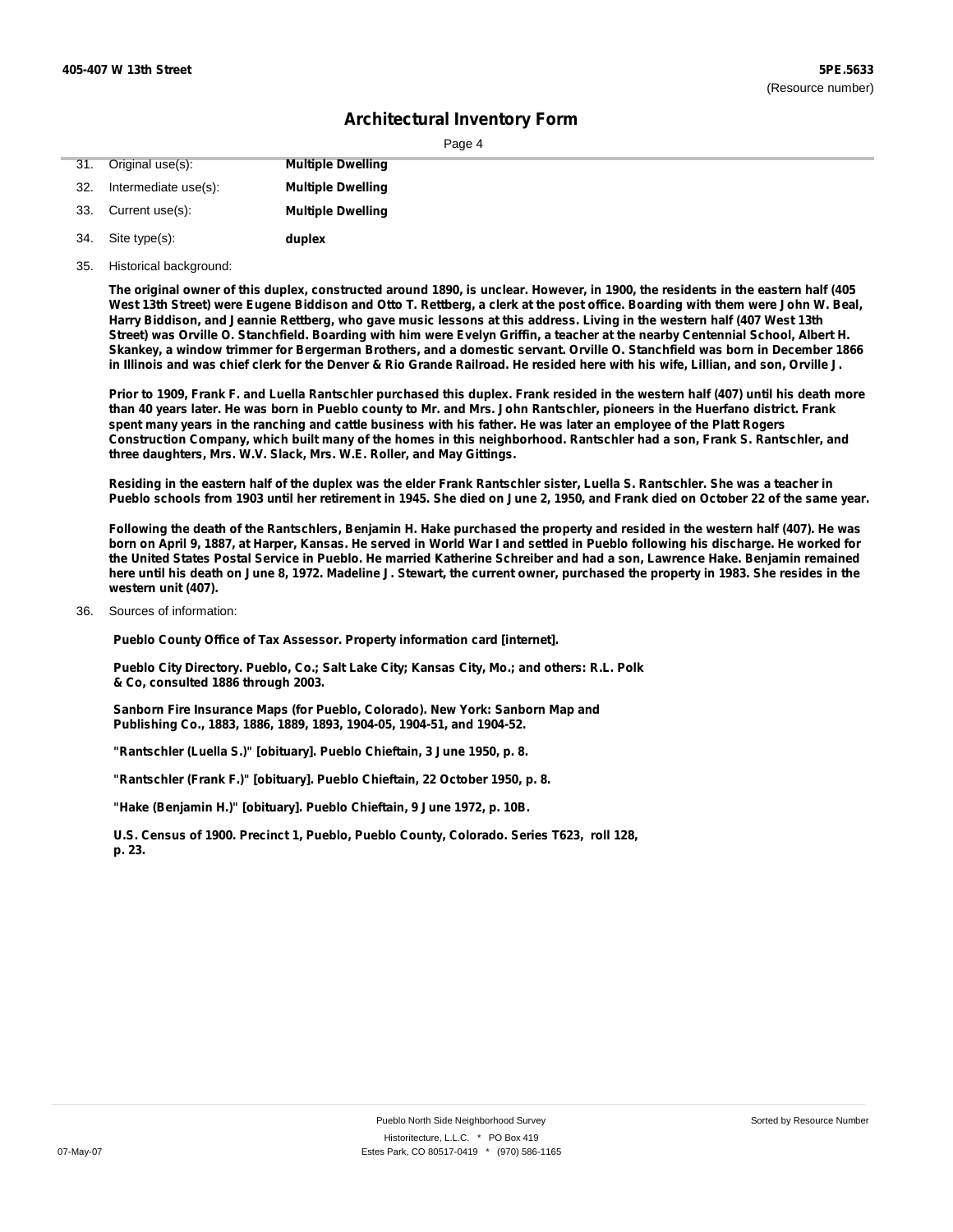۰

# **Architectural Inventory Form**

Page 5

|     | <b>VI. SIGNIFICANCE</b>                                                                                                                                                                                                                |  |
|-----|----------------------------------------------------------------------------------------------------------------------------------------------------------------------------------------------------------------------------------------|--|
| 37. | Local landmark designation:<br>Yes $\Box$<br>No.<br>$\mathcal{F}_\alpha^{\alpha}$                                                                                                                                                      |  |
|     | Designation authority:                                                                                                                                                                                                                 |  |
|     | Date of designation:                                                                                                                                                                                                                   |  |
| 38. | Applicable National Register criteria:                                                                                                                                                                                                 |  |
|     |                                                                                                                                                                                                                                        |  |
|     | A. Associated with events that have made a significant contribution to the broad pattern of our history.<br>ΙI<br>B. Associated with the lives of persons significant in our past.<br>$\Box$                                           |  |
|     | C. Embodies the distinctive characteristics of a type, period, or method of construction, or represents the work<br>◚<br>of a master, or that possess high artistic values, or represents a significant and distinguished entity whose |  |
|     | components may lack individual distinction.<br>D. Has yielded, or may be likely to yield, information important in history or prehistory.                                                                                              |  |
|     | Qualifies under Criteria Considerations A through G (see manual).<br>$\overline{\phantom{a}}$                                                                                                                                          |  |
|     | Does not meet any of the above National Register criteria.                                                                                                                                                                             |  |
|     | <b>Pueblo Standards for Designation:</b>                                                                                                                                                                                               |  |
|     | 1a. History                                                                                                                                                                                                                            |  |
|     | Have direct association with the historical development of the city, state, or nation; or<br>$\overline{\phantom{a}}$ .                                                                                                                |  |
|     | 1b. History                                                                                                                                                                                                                            |  |
|     | Be the site of a significant historic event; or<br>$\Box$                                                                                                                                                                              |  |
|     | 1c. History                                                                                                                                                                                                                            |  |
|     | Have direct and substantial association with a person or group of persons who had influence on society.<br>$\overline{\phantom{a}}$                                                                                                    |  |
|     | 2a. Architecture                                                                                                                                                                                                                       |  |
|     | Embody distinguishing characteristics of an architectural style or type; or                                                                                                                                                            |  |
|     | 2b. Architecture                                                                                                                                                                                                                       |  |
|     | Be a significant example of the work of a recognized architect or master builder, or<br>$\overline{\phantom{a}}$                                                                                                                       |  |
|     | 2c. Architecture<br>Contain elements of architectural design, engineering, materials, craftsmanship, or artistic merit which represent a<br>$\Box$<br>significant or influential innovation;                                           |  |
|     | 2d. Architecture                                                                                                                                                                                                                       |  |
|     | Portray the environment of a group of people or physical development of an area of the city in an era of history<br>$\overline{\phantom{a}}$<br>characterized by a distinctive architectural style.                                    |  |
|     | 3a. Geography                                                                                                                                                                                                                          |  |
|     | Have a prominent location or be an established, familiar, and orienting visual feature of the contemporary city, or                                                                                                                    |  |
|     | 3b. Geography                                                                                                                                                                                                                          |  |
|     | Promote understanding and appreciation of Pueblo's environment by means of distinctive physical characteristics<br>or rarity; or                                                                                                       |  |
|     | 3c. Geography                                                                                                                                                                                                                          |  |
|     | Make a special contribution to Pueblo's distinctive character.<br>$\Box$                                                                                                                                                               |  |
|     | <b>Not Applicable</b>                                                                                                                                                                                                                  |  |
|     | Does not meet any of the above Pueblo landmark criteria.<br>$\Box$                                                                                                                                                                     |  |
| 39. | Area(s) of Significance:<br><b>Architecture</b>                                                                                                                                                                                        |  |
| 40. | Period of Significance:<br>ca. 1890                                                                                                                                                                                                    |  |
| 41. | National:<br>Level of significance:<br>State<br>Local<br>O<br><b>T</b>                                                                                                                                                                 |  |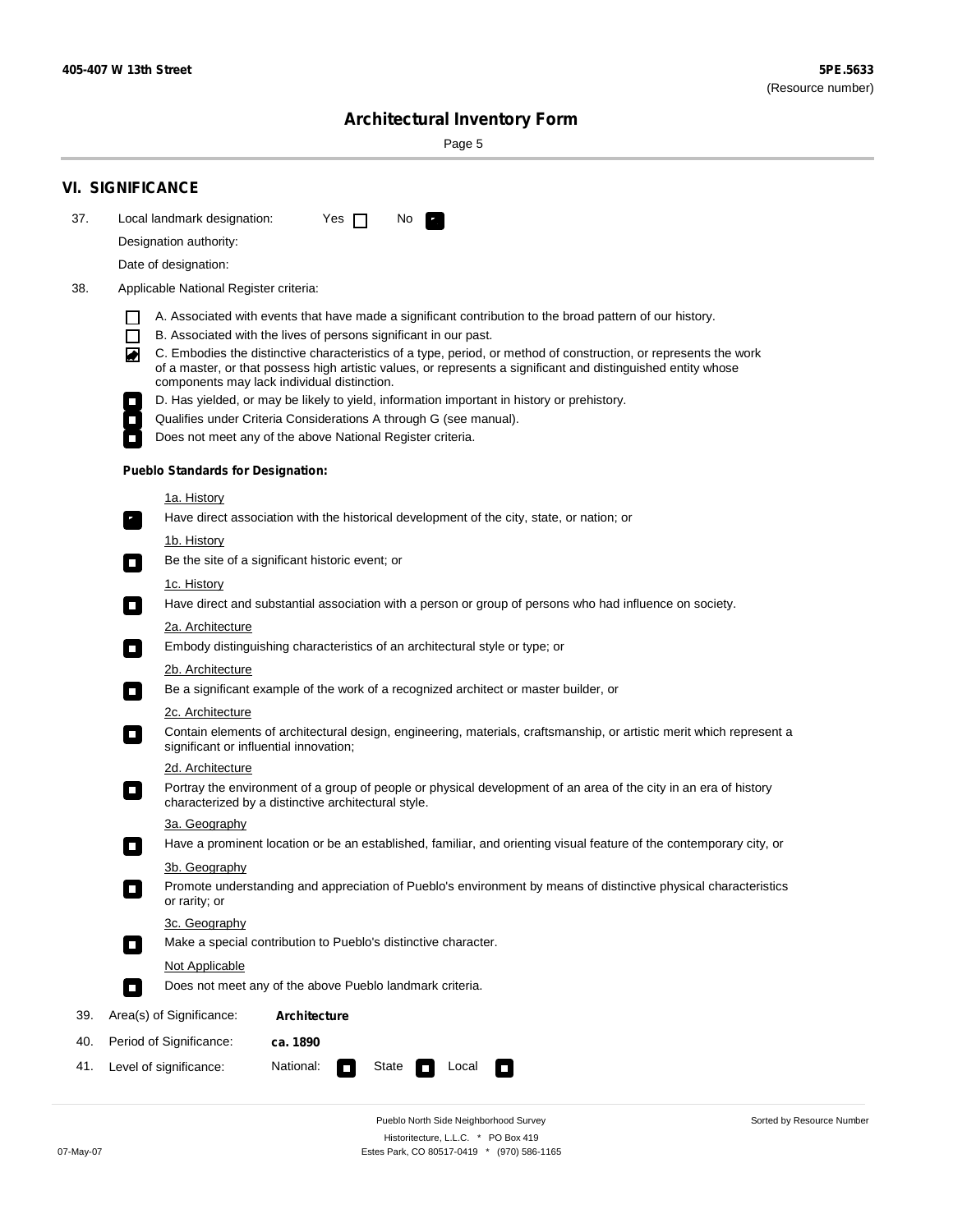Page 6

#### 42. Statement of significance:

This property is historically significant under Pueblo Local Landmark criterion 1A for its association with the development of **Pueblo's North Side Neighborhood, when more architecturally sophisticated buildings joined the smaller, plainer dwellings** originally constructed here. Many of these newer buildings were multi-family homes. As well, the house is architecturally significant under National Register criterion C (Pueblo Local Landmark criterion 2A) as an intact example of a Terrace-form duplex. However, the levels of architectural and historical significance, combined with physical integrity, are not to the extent that this property would qualify for individual listing in the National Register of Historic Places, the Colorado State Register of Historic Properties, or as a City of Pueblo Landmark. It is, nonetheless, a contributing resource within any potential **historic district.**

43. Assessment of historic physical integrity related to significance:

Constructed around 1890, this duplex exhibits a high level of physical integrity relative to the seven aspects of integrity as defined by the National Park Service and the Colorado Historical Society: location, setting, design, materials, workmanship, feeling, and association. Only a few windows have been removed or replaced. The building retains sufficient physical integrity **to convey its significance.**

#### **VII. NATIONAL REGISTER ELIGIBILITY ASSESSMENT**

44. National Register eligibility field assessment: Local landmark eligibility field assessment:

45. Is there National Register district potential? Yes

**Pueblo's North Side Neighborhood represents the evolution of the city's professional middle and upper classes. Its diversity of architectural styles and forms directly represents the city's changing economic and cultural climates. As well, the neighborhood is distinctive because it appears to have evolved independently of the area's dominant industry, steel manufacturing.** Discuss:

 $\blacksquare$ 

 $N$ o  $\Box$ 

Yes Yes No

**Individually eligible Not eligible** Not eligible **Need data Individually eligible Not eligible Not eligible Need data** 

 $No$   $N/A$ 

N/A

If there is National Register district potential, is this building contributing:

46. If the building is in existing National Register district, is it contributing:

#### **VIII. RECORDING INFORMATION**

| 47. | Photograph numbers): | <b>CD-ROM Photo Disc: North Side Photos</b><br>File Name(s): 13thstw405-407                                                   |
|-----|----------------------|-------------------------------------------------------------------------------------------------------------------------------|
|     | Negatives filed at:  | <b>Special Collections</b><br><b>Robert Hoag Rawlings Public Library</b><br>100 East Abriendo Avenue<br>Pueblo, CO 81004-4290 |
| 48. | Report title:        | <b>Pueblo North Side Neighborhood Survey</b>                                                                                  |
| 49. | $Date(s)$ :          | 06/22/05                                                                                                                      |
| 50. | Recorder(s):         | <b>Adam Thomas</b>                                                                                                            |
| 51. | Organization:        | Historitecture, L.L.C.                                                                                                        |
| 52. | Address:             | <b>PO Box 419</b>                                                                                                             |
|     |                      | Estes Park, CO 80517-0419                                                                                                     |
| 53. | Phone number(s):     | (970) 586-1165                                                                                                                |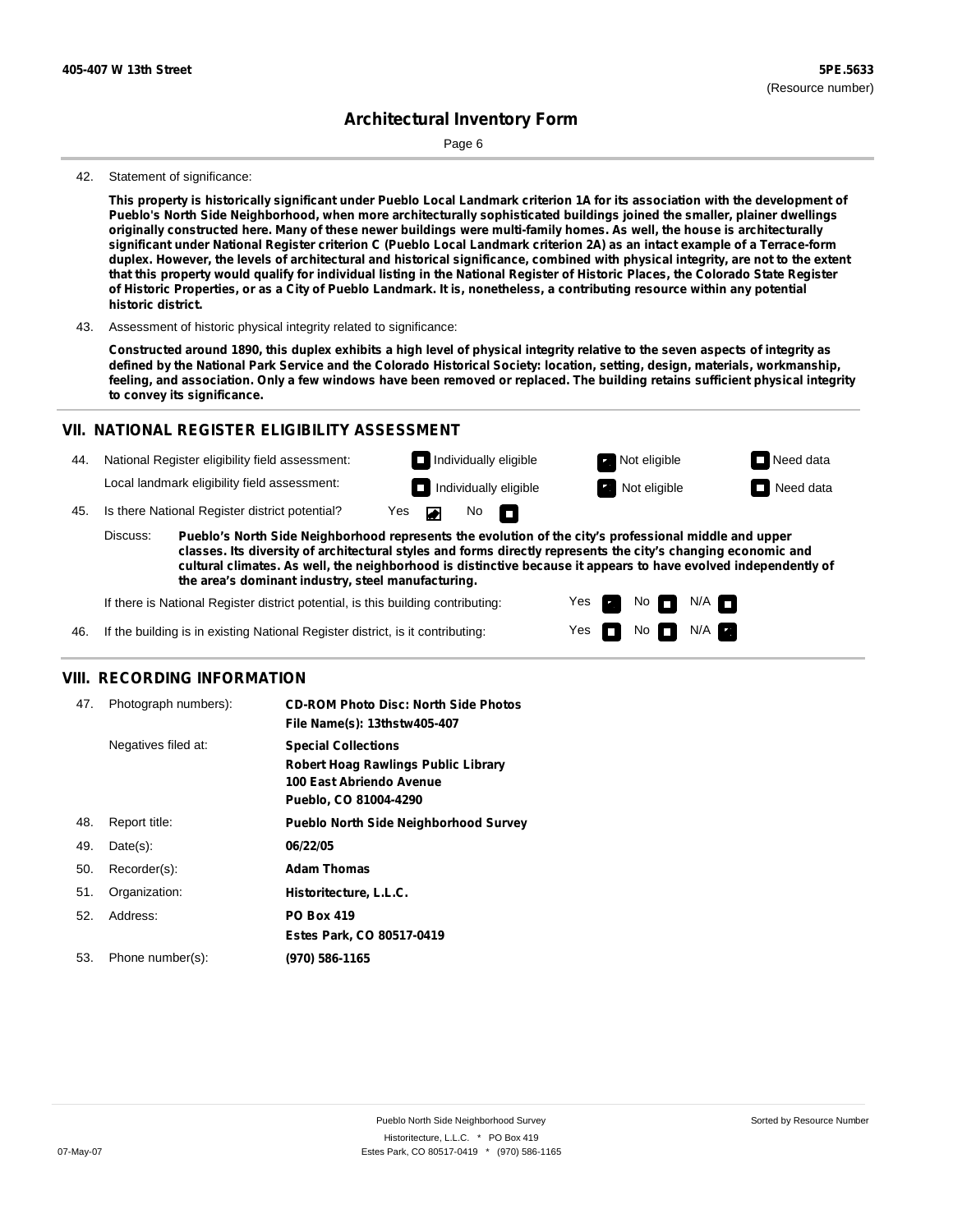Page 7